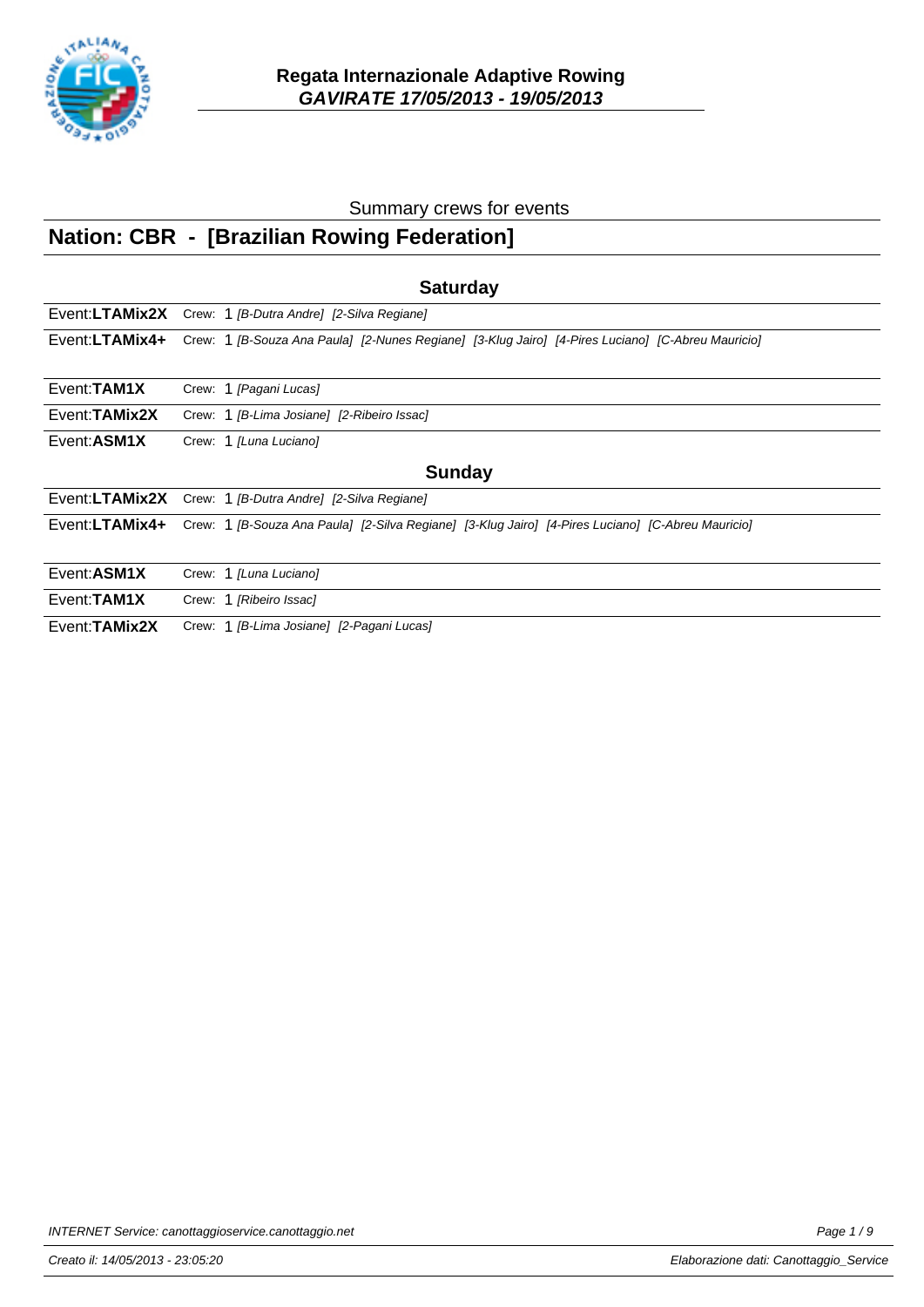

## **Nation: FFSA - [Federation Francaise des Societe d'Aviron]**

| <b>Saturday</b> |                                              |  |  |
|-----------------|----------------------------------------------|--|--|
| Event: TAMix2X  | Crew: 1 [B-Bouge Perle] [2-Tardieu Stephane] |  |  |
| Event:ASM1X     | Crew: 1 [Fasanelli Bernard]                  |  |  |
| <b>Sunday</b>   |                                              |  |  |
| Event:ASM1X     | Crew: 1 [Fasanelli Bernard]                  |  |  |
| Event: TAMix2X  | Crew: 1 [B-Bouge Perle] [2-Tardieu Stephane] |  |  |

INTERNET Service: canottaggioservice.canottaggio.net example and the example of the Page 2 / 9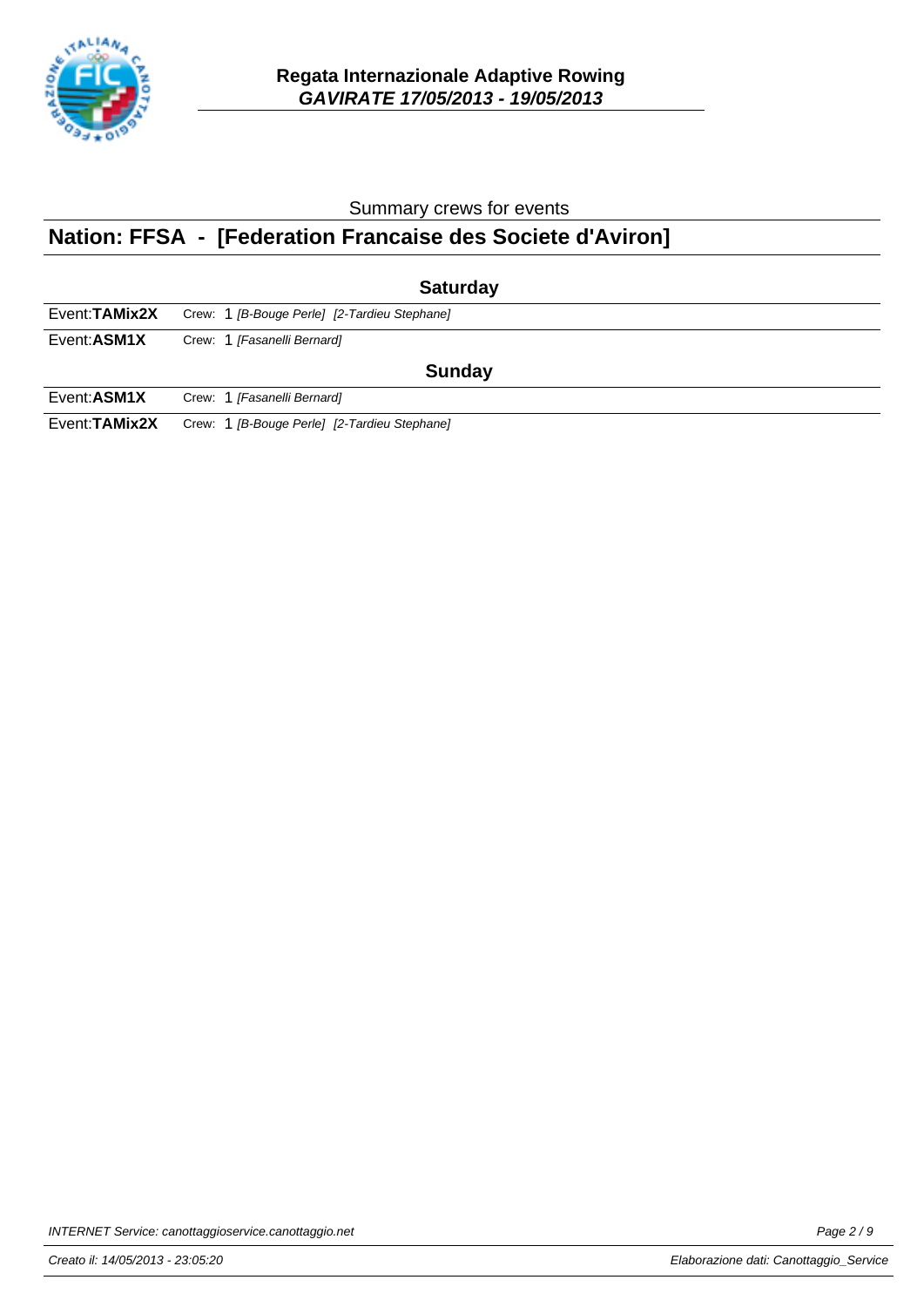

## **Nation: GBR - [Great Brtiain]**

| <b>Saturday</b> |                                                                                            |  |  |
|-----------------|--------------------------------------------------------------------------------------------|--|--|
| Event:LTAMix4+  | Crew: 1 [B-Relph Pamela] [2-Riches Naomi] [3-Fox James] [4-Murray Samuel] [C-James Oliver] |  |  |
| Event: TAM1X    | Crew: 1 [Whiteley Laurence]                                                                |  |  |
| Event: ASM1X    | Crew: 1 [Aggar Tom]<br>Crew: 2 [Houghton Andrew]                                           |  |  |
|                 | <b>Sunday</b>                                                                              |  |  |
| Event:LTAMix4+  | Crew: 1 [B-Relph Pamela] [2-Riches Naomi] [3-Hester Oliver] [4-Fox James] [C-James Oliver] |  |  |
| Event: ASM1X    | Crew: 1 [Aggar Tom]                                                                        |  |  |
|                 | Crew: 2 [Houghton Andrew]                                                                  |  |  |
| Event: TAM1X    | Crew: 1 [Whiteley Laurence]                                                                |  |  |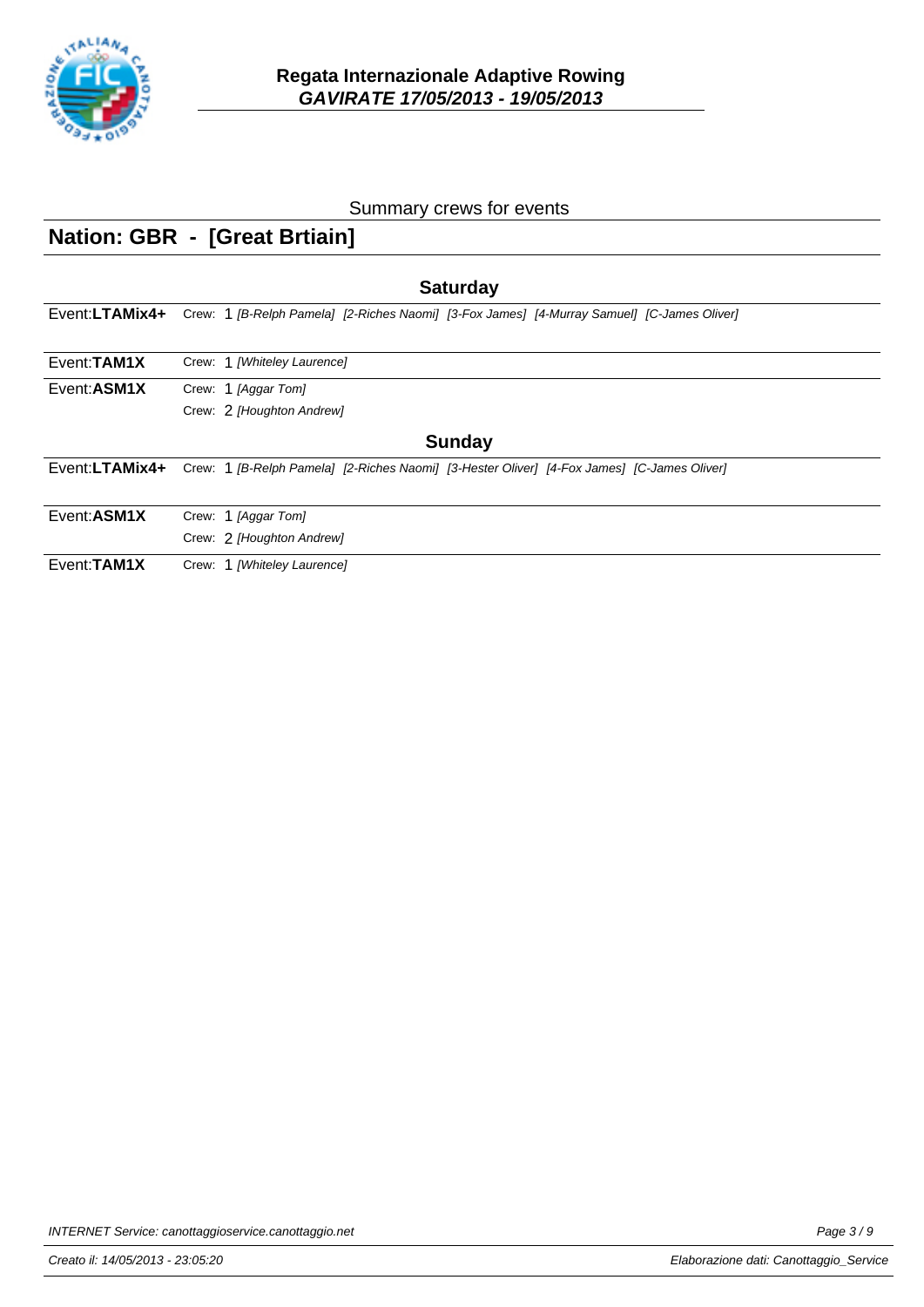

### **Nation: ISR - [ISRAELE]**

#### **Saturday**

Event: LTAMix2X Crew: 1 [B-Magnagey Reuven] [2-Sokolov Olga]

#### **Sunday**

Event:LTAMix2X Crew: 1 [B-Magnagey Reuven] [2-Sokolov Olga]

INTERNET Service: canottaggioservice.canottaggio.net example of the example of the Page 4/9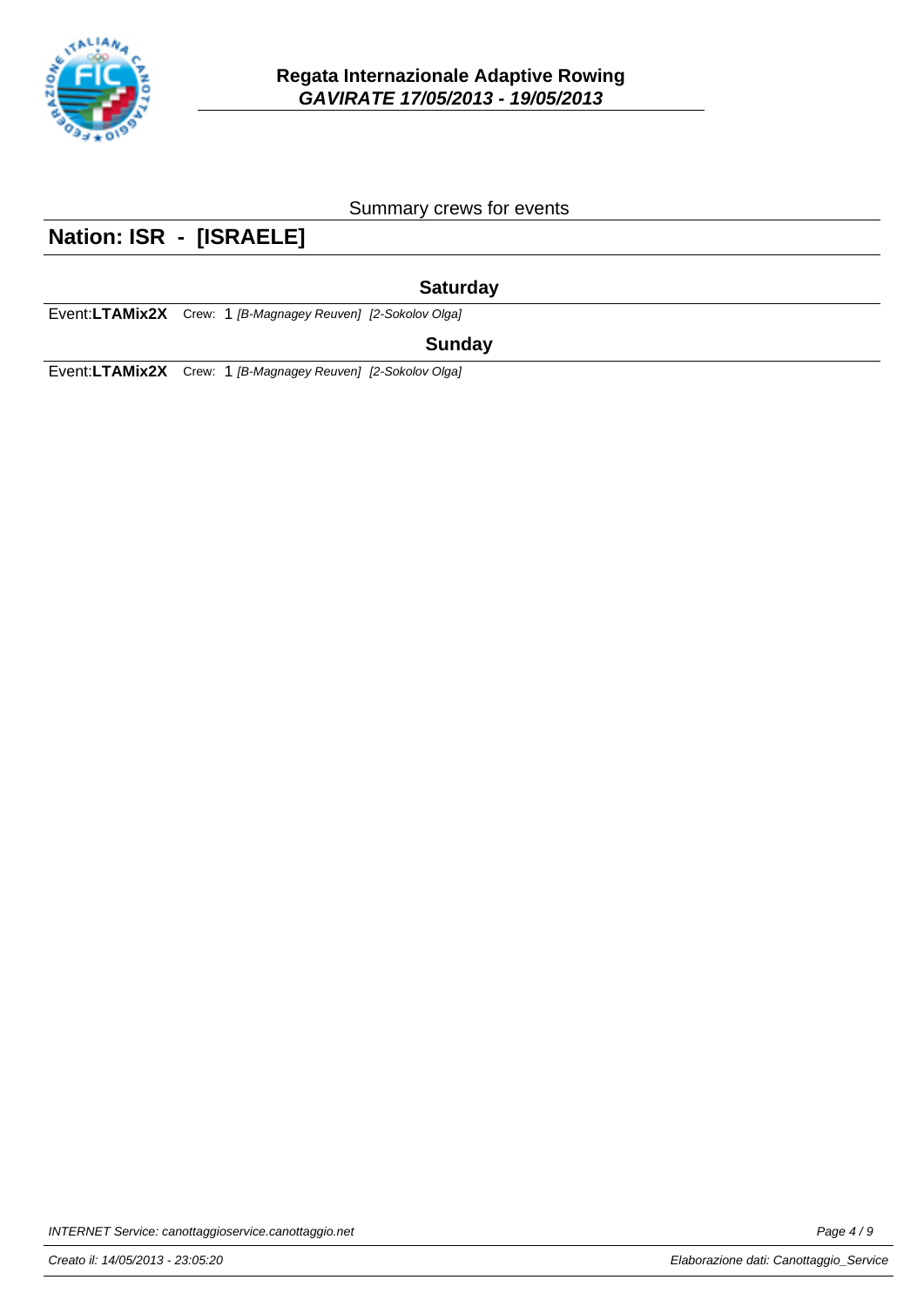

# **Nation: ITA - [FEDERAZIONE ITALIANA CANOTTAGGIO]**

|                | <b>Saturday</b>                                                                                             |  |  |  |
|----------------|-------------------------------------------------------------------------------------------------------------|--|--|--|
|                | Event:LTAMix2X Crew: 1 [B-Aglioti Lucilla] [2-Calderoni Pierre]                                             |  |  |  |
| Event:LTAMix4+ | Crew: 1 [B-Aglioti Lucilla] [2-Protopapa Paola] [3-Airolo Omar] [4-Schettino Tommaso] [C-Corritore Yuri]    |  |  |  |
|                | Crew: 2 [B-Grassi Valentina] [2-Kobal Sara] [3-Calderoni Pierre] [4-Ferrato Alessandro] [C-Fanchi Niccolo'] |  |  |  |
| Event: TAM1X   | Crew: 1 [Stefanoni Daniele]                                                                                 |  |  |  |
|                | Crew: 2 [Spolon Massimo]                                                                                    |  |  |  |
| Event: ASM1X   | Crew: 1 [Caselli Fabrizio]                                                                                  |  |  |  |
|                | Crew: 2 [Bartolini Sergio Emilio]                                                                           |  |  |  |
|                | <b>Sunday</b>                                                                                               |  |  |  |
| Event:LTAMix2X | Crew: 1 [B-Aglioti Lucilla] [2-Calderoni Pierre]                                                            |  |  |  |
| Event:LTAMix4+ | Crew: 1 [B-Grassi Valentina] [2-Protopapa Paola] [3-Airolo Omar] [4-Schettino Tommaso] [C-Fanchi Niccolo']  |  |  |  |
|                | Crew: 2 [B-Aglioti Lucilla] [2-Kobal Sara] [3-Calderoni Pierre] [4-Landolina Francesco] [C-Corritore Yuri]  |  |  |  |
| Event:ASM1X    | Crew: 1 [Caselli Fabrizio]                                                                                  |  |  |  |
|                | Crew: 2 [Bartolini Sergio Emilio]                                                                           |  |  |  |
| Event: TAM1X   | Crew: 1 [Stefanoni Daniele]                                                                                 |  |  |  |
|                | Crew: 2 [Spolon Massimo]                                                                                    |  |  |  |

INTERNET Service: canottaggioservice.canottaggio.net example of the example of the Page 5/9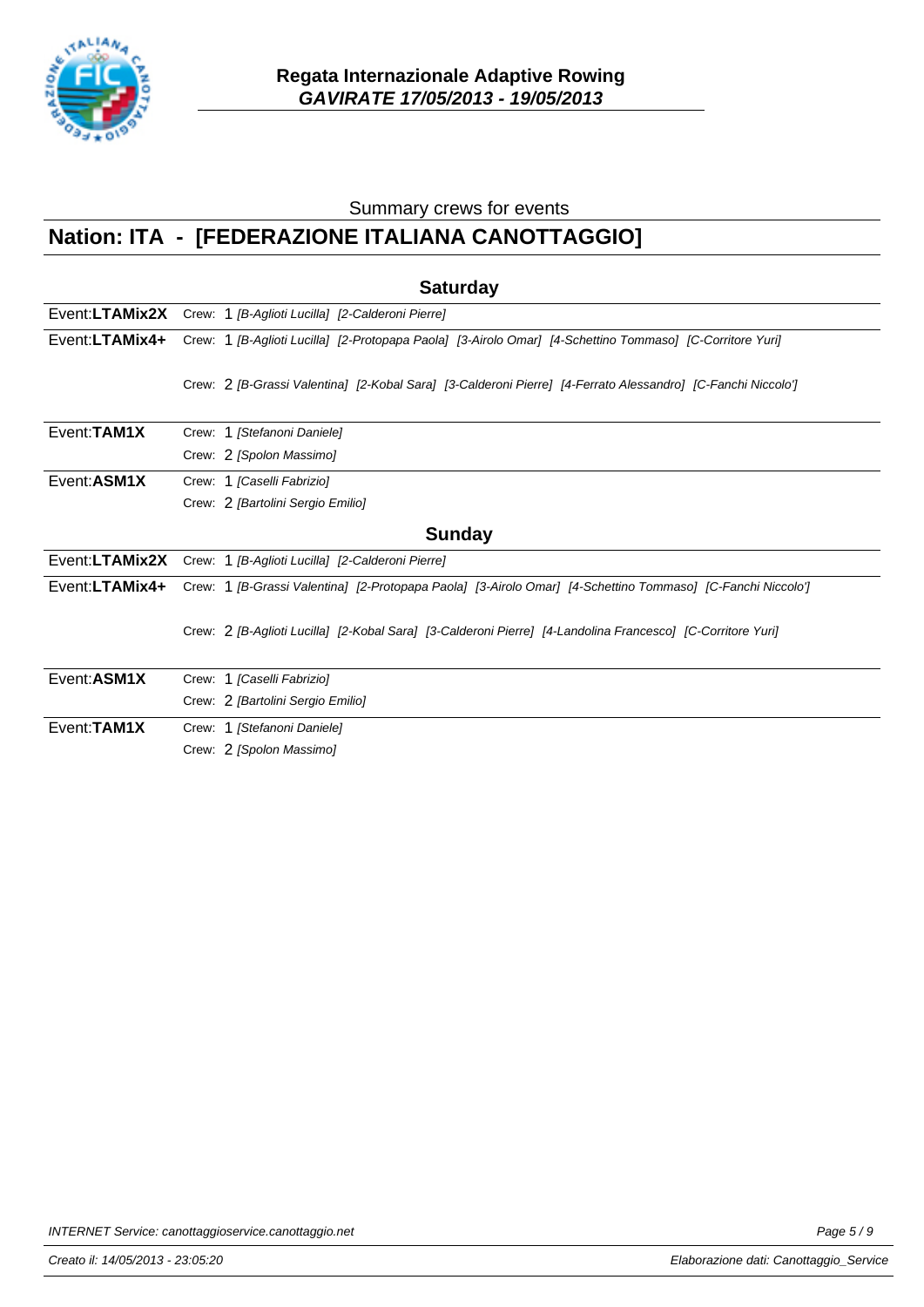

# **Nation: POL - [POLAND]**

| <b>Saturday</b> |                                                                                                              |  |  |
|-----------------|--------------------------------------------------------------------------------------------------------------|--|--|
| Event:LTAMix4+  | Crew: 1 [B-Borkowska Barbara] [2-Blazejczyk Piotr] [3-Hantschel Joanna] [4-Jaskolski Karol] [C-Gwozdz Jakub] |  |  |
| Event: TAM1X    | Crew: 1 [Gadowski Michal]                                                                                    |  |  |
|                 | Crew: 2 [Pawlak Jolanta]                                                                                     |  |  |
| Event: ASM1X    | Crew: 1 [Niewiarowski Leszek]                                                                                |  |  |
| Event: ASW1X    | Crew: 1 [Szmajda Paulina]                                                                                    |  |  |
| <b>Sunday</b>   |                                                                                                              |  |  |
| Event:LTAMix4+  | Crew: 1 [B-Borkowska Barbara] [2-Michalski Rafal] [3-Hantschel Joanna] [4-Jaskolski Karol] [C-Gwozdz Jakub]  |  |  |
| Event: ASM1X    | Crew: 1 [Niewiarowski Leszek]                                                                                |  |  |
| Event: ASW1X    | Crew: 1 [Szmajda Paulina]                                                                                    |  |  |
| Event: TAM1X    | Crew: 1 [Gadowski Michal]                                                                                    |  |  |
|                 | Crew: 2 [Pawlak Jolanta]                                                                                     |  |  |

INTERNET Service: canottaggioservice.canottaggio.net example of the example of the Page 6/9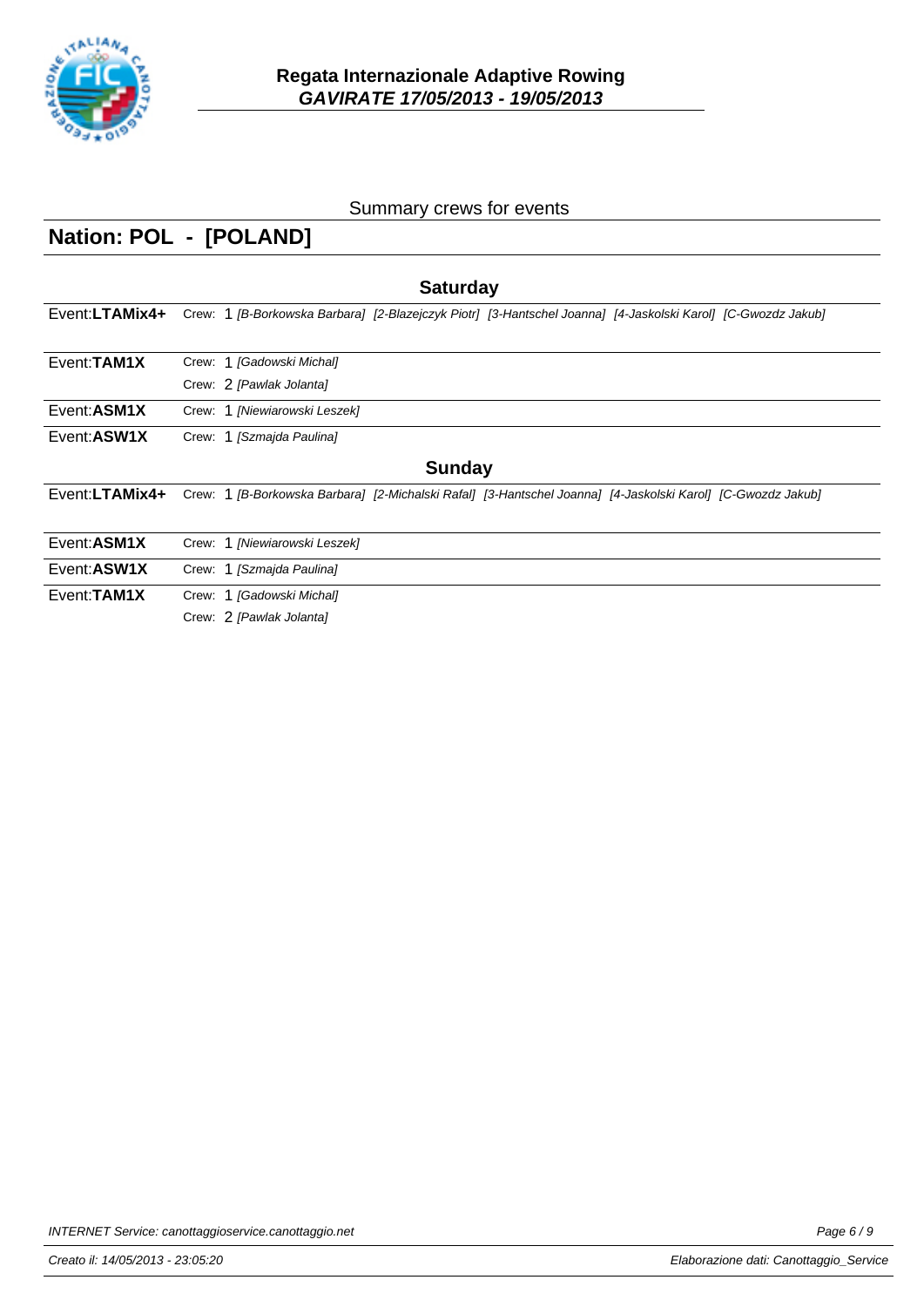

# **Nation: RUS - [Russian Federation]**

| <b>Saturday</b> |                                                                                                          |  |  |
|-----------------|----------------------------------------------------------------------------------------------------------|--|--|
| Event:LTAMix4+  | Crew: 1 [B-Snegireva Ekaterina] [2-Krek Nikita] [3-Naumova Elena] [4-Shaiduk Aleksei] [C-Addamo Tommaso] |  |  |
| Event: TAMix2X  | Crew: 1 [B-Feoktistov Vasily] [2-Nuzhdina Svetlana]                                                      |  |  |
| Event:ASM1X     | Crew: 1 [Chuvashev Aleksey]                                                                              |  |  |
|                 | Crew: 2 [Mitiaev Igor]                                                                                   |  |  |
| Event: ASW1X    | Crew: 1 [Bolshakova Natalia]                                                                             |  |  |
|                 | Crew: 2 [Pfilippova Angelina]                                                                            |  |  |
|                 | <b>Sunday</b>                                                                                            |  |  |
| Event:LTAMix2X  | Crew: 1 [B-Feoktistov Vasily] [2-Nuzhdina Svetlana]                                                      |  |  |
| Event:LTAMix4+  | Crew: 1 [B-Snegireva Ekaterina] [2-Krek Nikita] [3-Naumova Elena] [4-Shaiduk Aleksei] [C-Addamo Tommaso] |  |  |
| Event: ASM1X    | Crew: 1 [Chuvashev Aleksey]                                                                              |  |  |
|                 | Crew: 2 [Mitiaev Igor]                                                                                   |  |  |
| Event: ASW1X    | Crew: 1 [Bolshakova Natalia]                                                                             |  |  |
|                 | Crew: 2 [Pfilippova Angelina]                                                                            |  |  |

INTERNET Service: canottaggioservice.canottaggio.net example of the example of the Page 7/9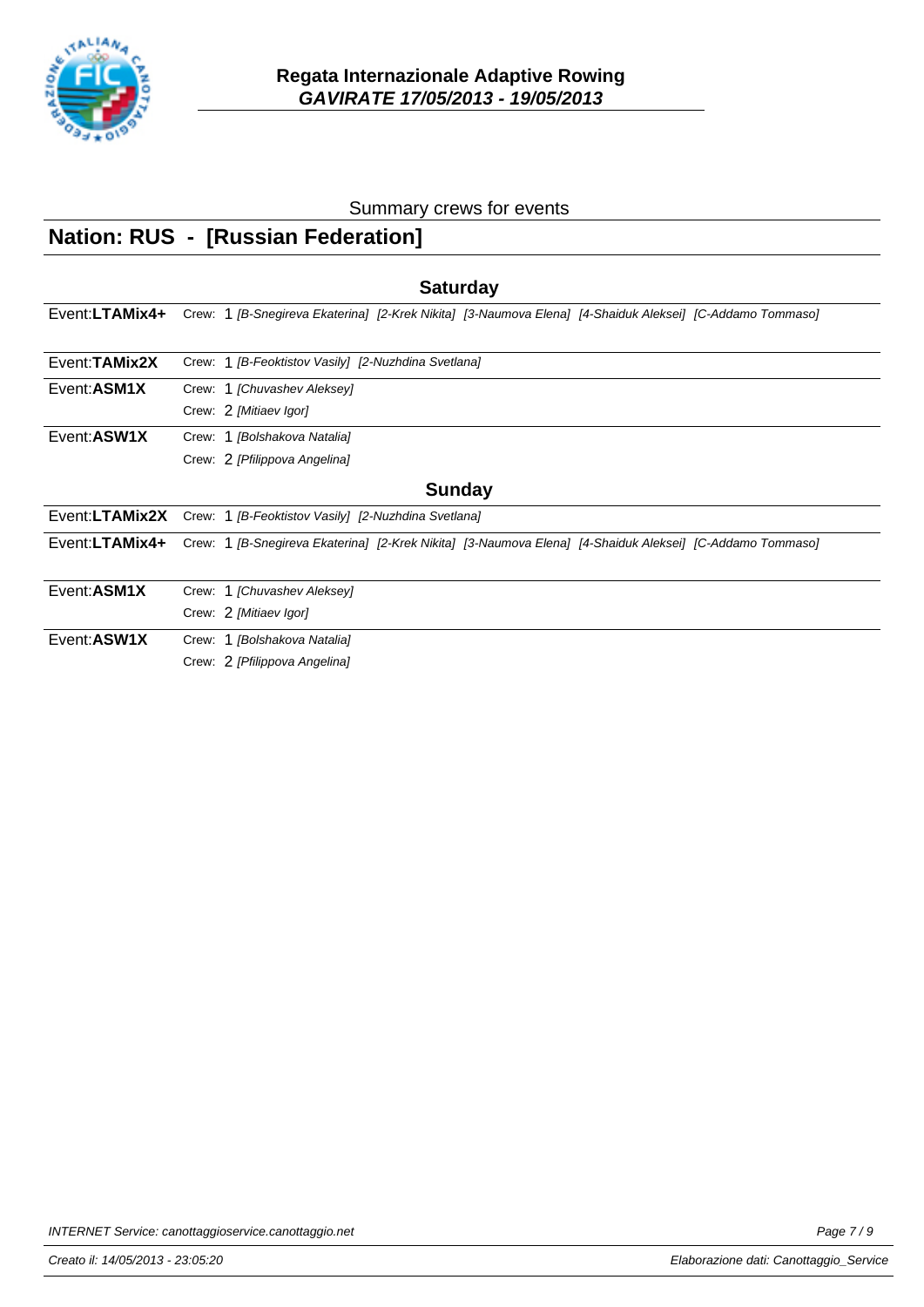

## **Nation: SA Fribourg - [Societe d'Aviron Fribourg]**

|             |                            | <b>Saturday</b> |  |
|-------------|----------------------------|-----------------|--|
| Event:ASW1X | Crew: 1 [Ursula Schwaller] |                 |  |
|             |                            | <b>Sunday</b>   |  |
| Event:ASW1X | Crew: 1 [Ursula Schwaller] |                 |  |

INTERNET Service: canottaggioservice.canottaggio.net example of the example of the Page 8/9